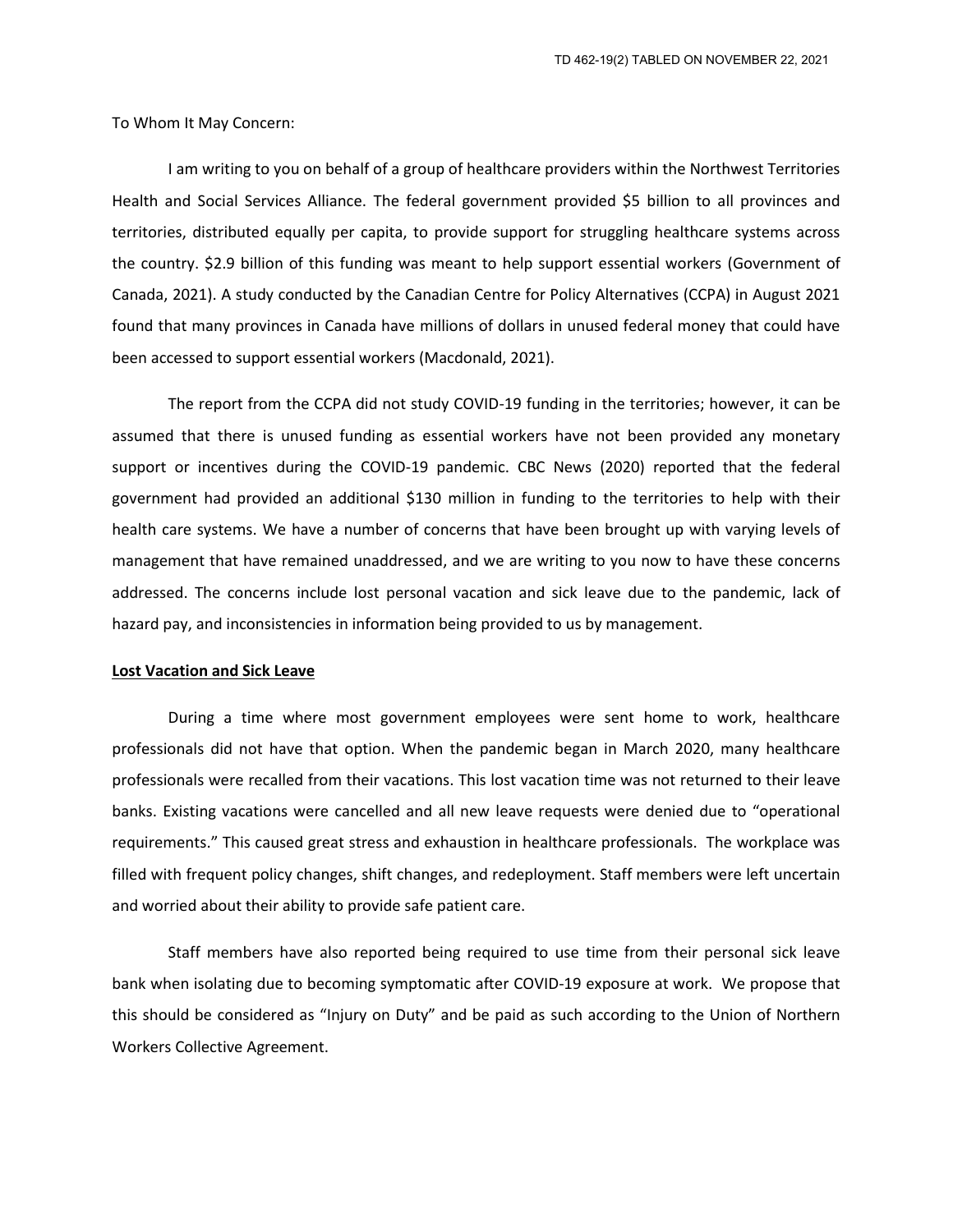#### **Lack of Hazard Pay**

The NTHSSA has not provided hazard pay to their employees for the entirety of the COVID-19 pandemic. In Canada, most provinces and territories are providing hazard pay for their essential workers in areas where risk for COVID-19 exposure is high. The following table summarizes the hazard pay provided by other jurisdictions:

| <b>Province/Territory</b> | <b>Hazard Pay</b> | <b>Payment Method</b>                                   |
|---------------------------|-------------------|---------------------------------------------------------|
| <b>Alberta</b>            | \$1200            | Lump sum payment,                                       |
| <b>British Columbia</b>   | \$4               | Hourly wage increase <sub>2</sub>                       |
| <b>Nunavut</b>            |                   | Currently in negotiation for compensation,              |
| Ontario                   | \$4               | Hourly wage increase <sub>4a</sub>                      |
| <b>Ontario</b>            | \$10,000-\$75,000 | Recruitment bonus for out-of-province RNs <sub>4b</sub> |
| <b>Manitoba</b>           | $$5-$6$           | Hourly wage increase for change in work assignment or   |
|                           |                   | COVID-19 high risk procedures <sub>5</sub>              |
| <b>Quebec</b>             | \$12,000-\$18,000 | Lump sum payment <sub>6</sub>                           |
| Saskatchewan              | \$400             | Monthly $x2$ months <sub>7</sub>                        |
| <b>P.E.I.</b>             | \$1000            | Lump sum payment $_{8}$                                 |
| Nova Scotia               | \$2000            | Lump sum payment <sub>9</sub>                           |
| <b>Newfoundland</b>       | \$600-\$1500      | Lump sum payment $_{10}$                                |

We propose a \$4/hour wage increase retroactive to March 2020, wage premiums when working in high risk areas or during high transmission risk procedures (i.e. intubation), and a retention bonus for all current healthcare professionals comparable to the bonuses Quebec and Nunavut will offer. We also propose a separate signing bonus to attract more healthcare professionals to fill the many vacancies in our healthcare system.

### **Inconsistencies**

We have brought our concerns up with multiple levels of management within the NTHSSA. Our requests for the return of vacation and sick leave along with the introduction of hazard pay for COVID-19 have not been addressed. We have not been given clear reasons for the lack of these benefits. We are aware of the federal funding that has been provided to the GNWT for the maintenance of the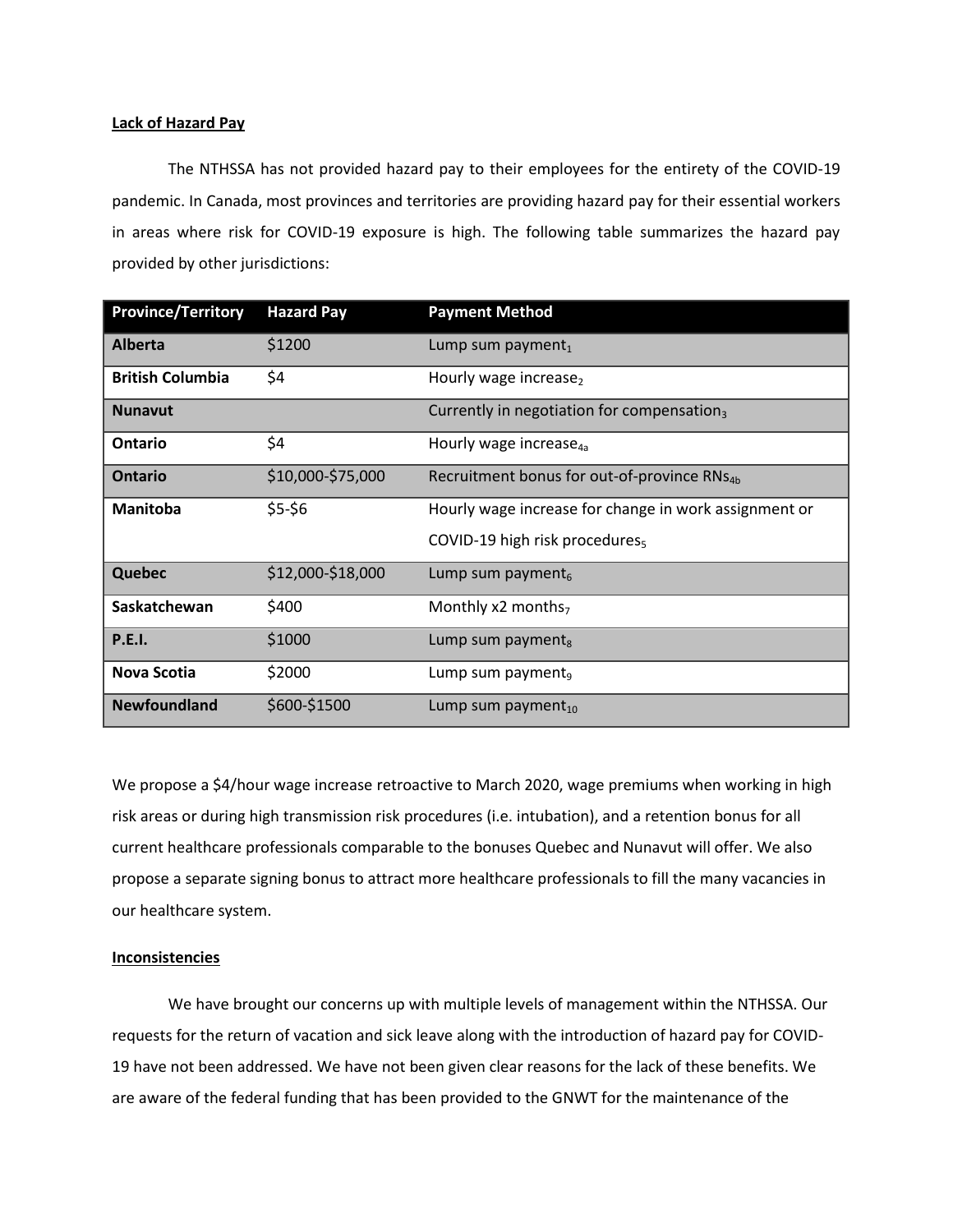healthcare system through the pandemic and would like to know where this money is going. We have not received new equipment or compensation for the risk to our personal health.

# **Conclusion**

The healthcare workers have worked tirelessly throughout the COVID-19 pandemic and have not been adequately compensated for their sacrifices. Many staff members have put their personal health at risk and are burnt out. Healthcare workers are leaving their professions at an alarming rate, and every area in the NTHSSA has multiple vacancies. The NTHSSA is not supporting us or providing any incentives or retention bonuses to current healthcare workers. Staff morale is low and management has not adequately implemented solutions. Please advocate for the healthcare workers to receive fair compensation for the many hazardous working conditions we have been faced with during this pandemic.

**In summary, we are asking for the following things from our government:**

- **Lost vacation time returned to our leave banks**
- **Personal sick time used for COVID-19 exposure at work be returned to our leave banks**
- **Monetary compensation**
	- o **Wage premiums when working in high risk areas or for high transmission risk procedures (i.e. intubation)**
	- o **\$4/hour wage increase retroactively to March 2020**
- **•** Retention bonuses for current staff
- **Signing bonuses for recruitment of new staff**
- **Clarification on if and where the federal COVID-19 funding has been allocated**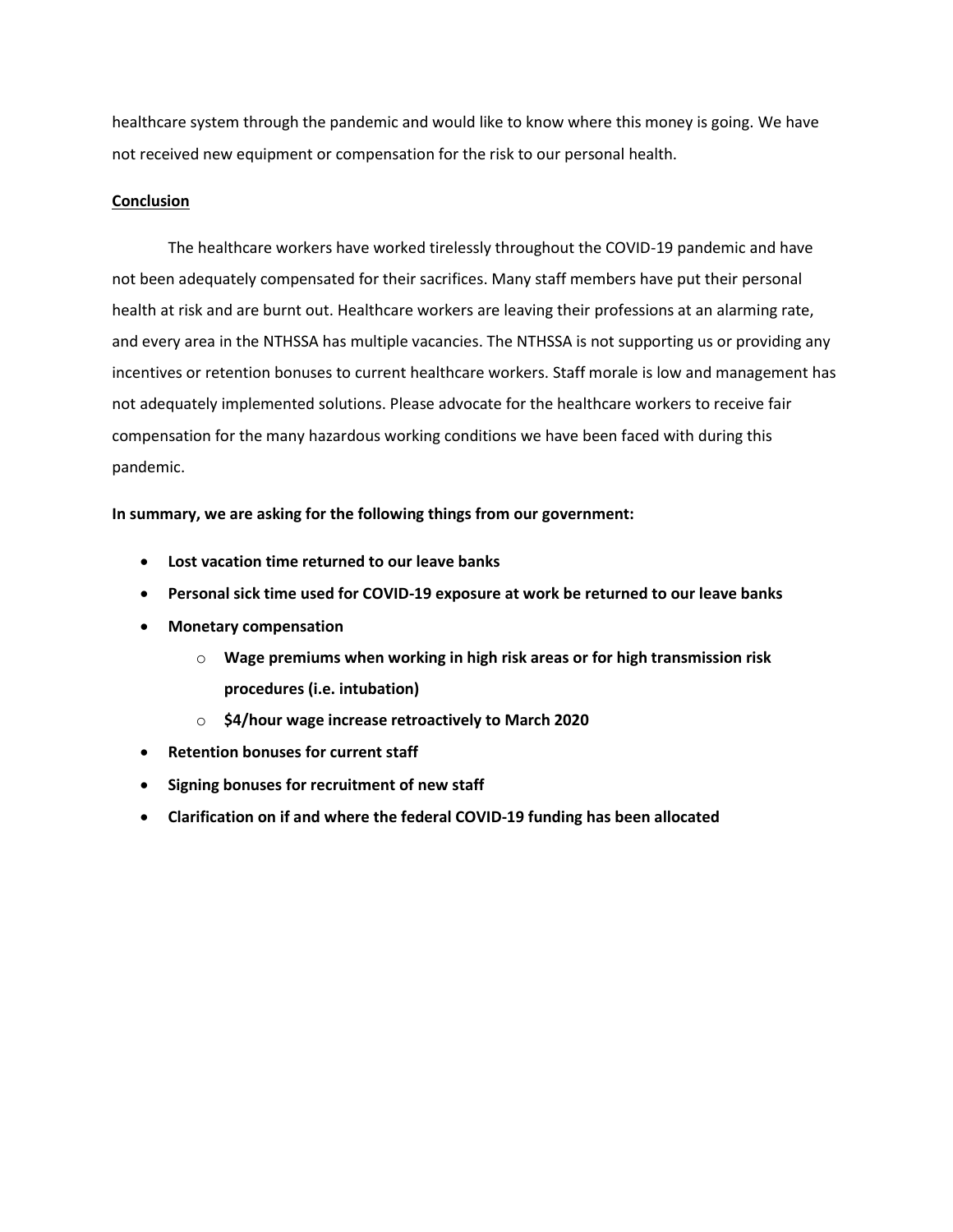#### References

- Government of Canada (2021). *Federal government delivers \$5 billion in pandemic support to provinces and territories for vaccines and healthcare.* Department of Finance Canada.
- Macdonald, D. (2021). *Still picking up the tab Federal and provincial government COVID-19 spending*. Canadian Centre for Policy Alternatives.
- Union of Northern Workers (2016). *Collective agreement between the union of northern workers and the minister responsible for the public service act.*
- *Federal government providing nearly \$130M to help territories, northern businesses during pandemic* (2020). Retrieved from https://www.cbc.ca/news/canada/north/federal-government-moneynorth-covid-19-1.5531591
- <sup>1</sup> *Critical worker benefit* (n.d.). Retrieved from https://www.alberta.ca/critical-worker-benefit.aspx
- <sup>2</sup>*Nurses to receive pandemic pay* (2020). Retrieved from https://www.bcnu.org/news-andevents/news/2020/nurses-to-receive-pandemic-pa
- <sup>3</sup>*Nunavut considers incentives for nurses amid shortages and burnout* (2021). Retrieved from https://nunatsiaq.com/stories/article/nunavut-considers-incentives-for-nurses-amid-shortagesand-burnout/
- 4a *COVID-19: temporary pandemic pay* (2020). Retrieved from https://www.ontario.ca/page/covid-19 temporary-pandemic-pay
- 4b *Signing bonuses are a sign of the times as desperate hospitals seek nurses* (2021). Retrieved from https://ottawacitizen.com/news/local-news/signing-bonuses-are-a-sign-of-the-times-asdesperate-hospitals-seek-nurses
- <sup>5</sup> *Pay bump for Manitoba nurses caring for COVID-19 patients* (2020). Retrieved from https://www.winnipegfreepress.com/special/coronavirus/pay-bump-for-manitoba-nursescaring-for-covid-19-patients-573270881.html
- <sup>6</sup>*Quebec to offer nurses bonuses of up to \$18K to end staffing crisis* (2021). Retrieved from https://www.cbc.ca/news/canada/montreal/quebec-plan-nursing-staffing-crisis-1.6186971